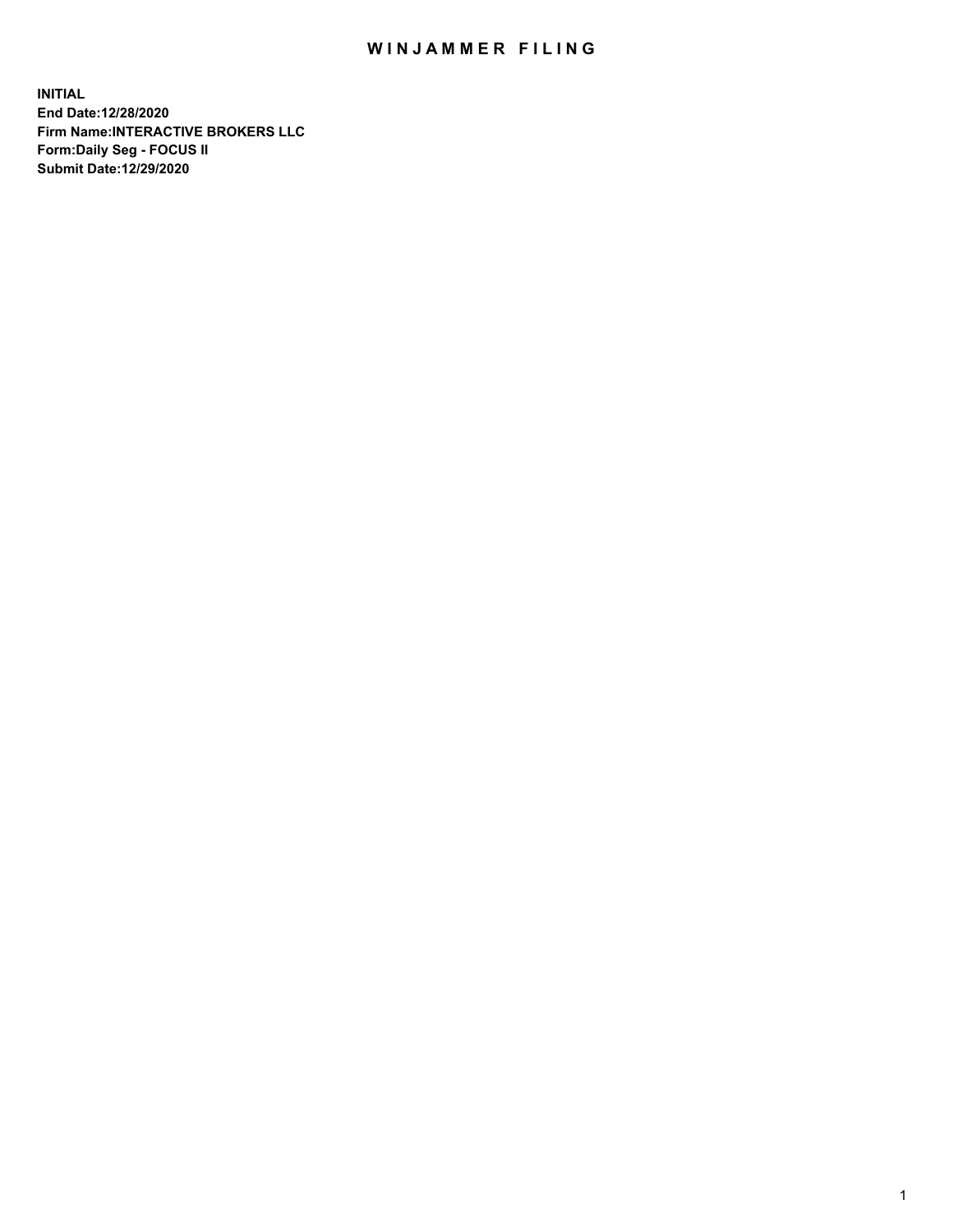**INITIAL End Date:12/28/2020 Firm Name:INTERACTIVE BROKERS LLC Form:Daily Seg - FOCUS II Submit Date:12/29/2020 Daily Segregation - Cover Page**

| Name of Company                                                                                                                                                                                                                                                                                                                | <b>INTERACTIVE BROKERS LLC</b>                                                                  |  |
|--------------------------------------------------------------------------------------------------------------------------------------------------------------------------------------------------------------------------------------------------------------------------------------------------------------------------------|-------------------------------------------------------------------------------------------------|--|
| <b>Contact Name</b>                                                                                                                                                                                                                                                                                                            | James Menicucci                                                                                 |  |
| <b>Contact Phone Number</b>                                                                                                                                                                                                                                                                                                    | 203-618-8085                                                                                    |  |
| <b>Contact Email Address</b>                                                                                                                                                                                                                                                                                                   | jmenicucci@interactivebrokers.c<br>om                                                           |  |
| FCM's Customer Segregated Funds Residual Interest Target (choose one):<br>a. Minimum dollar amount: ; or<br>b. Minimum percentage of customer segregated funds required:% ; or<br>c. Dollar amount range between: and; or<br>d. Percentage range of customer segregated funds required between:% and%.                         | $\overline{\mathbf{0}}$<br>$\overline{\mathbf{0}}$<br>155,000,000 245,000,000<br>0 <sub>0</sub> |  |
| FCM's Customer Secured Amount Funds Residual Interest Target (choose one):<br>a. Minimum dollar amount: ; or<br>b. Minimum percentage of customer secured funds required:% ; or<br>c. Dollar amount range between: and; or<br>d. Percentage range of customer secured funds required between:% and%.                           | <u>0</u><br>$\overline{\mathbf{0}}$<br>80,000,000 120,000,000<br>0 <sub>0</sub>                 |  |
| FCM's Cleared Swaps Customer Collateral Residual Interest Target (choose one):<br>a. Minimum dollar amount: ; or<br>b. Minimum percentage of cleared swaps customer collateral required:% ; or<br>c. Dollar amount range between: and; or<br>d. Percentage range of cleared swaps customer collateral required between:% and%. | $\frac{0}{0}$<br>0 <sub>0</sub><br>0 <sub>0</sub>                                               |  |

Attach supporting documents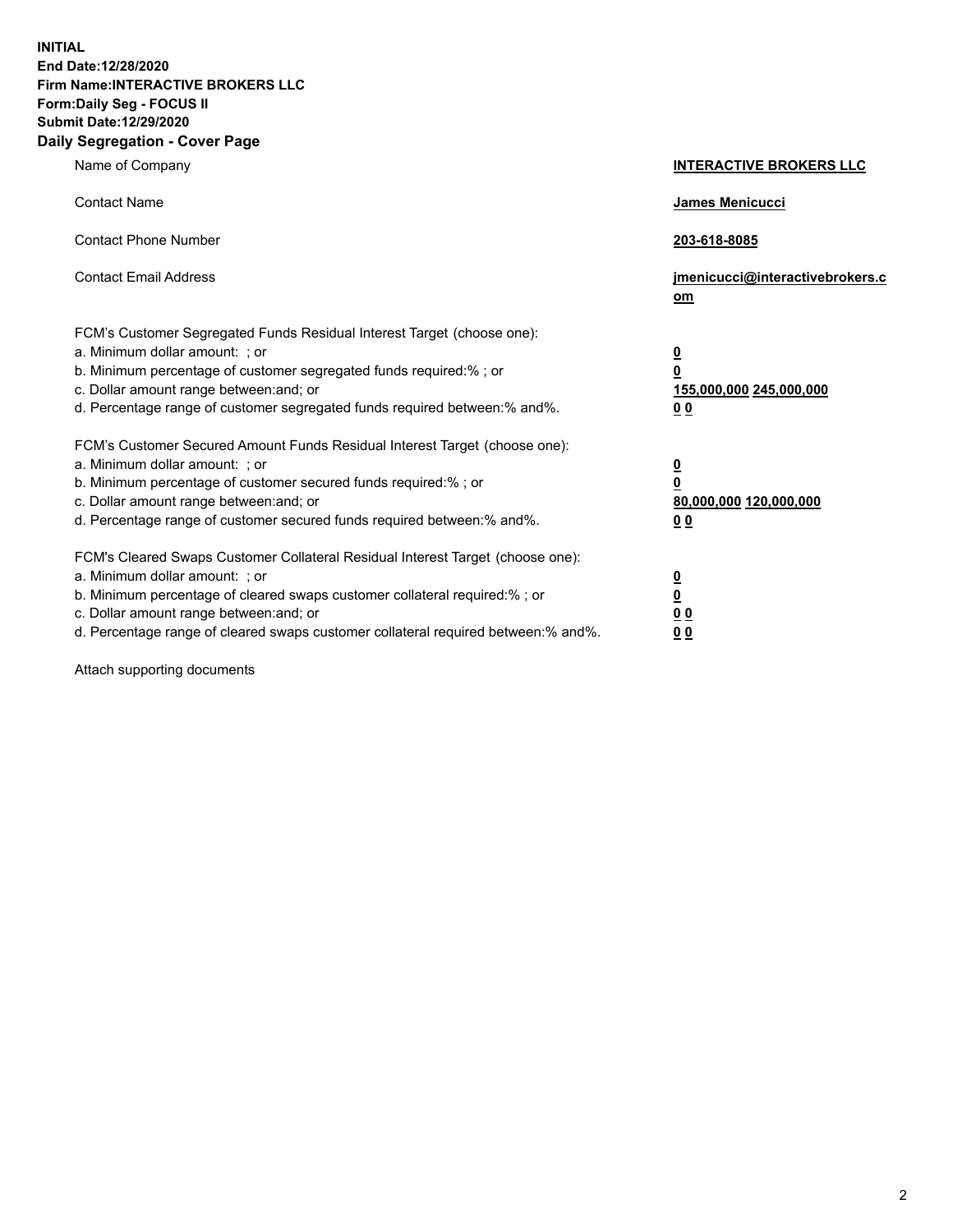**INITIAL End Date:12/28/2020 Firm Name:INTERACTIVE BROKERS LLC Form:Daily Seg - FOCUS II Submit Date:12/29/2020 Daily Segregation - Secured Amounts**

## Foreign Futures and Foreign Options Secured Amounts Amount required to be set aside pursuant to law, rule or regulation of a foreign government or a rule of a self-regulatory organization authorized thereunder **0** [7305] 1. Net ledger balance - Foreign Futures and Foreign Option Trading - All Customers A. Cash **554,741,961** [7315] B. Securities (at market) **0** [7317] 2. Net unrealized profit (loss) in open futures contracts traded on a foreign board of trade **10,924,073** [7325] 3. Exchange traded options a. Market value of open option contracts purchased on a foreign board of trade **112,932** [7335] b. Market value of open contracts granted (sold) on a foreign board of trade **-51,112** [7337] 4. Net equity (deficit) (add lines 1. 2. and 3.) **565,727,854** [7345] 5. Account liquidating to a deficit and account with a debit balances - gross amount **307,486** [7351] Less: amount offset by customer owned securities **0** [7352] **307,486** [7354] 6. Amount required to be set aside as the secured amount - Net Liquidating Equity Method (add lines 4 and 5) **566,035,340** [7355] 7. Greater of amount required to be set aside pursuant to foreign jurisdiction (above) or line 6. **566,035,340** [7360] FUNDS DEPOSITED IN SEPARATE REGULATION 30.7 ACCOUNTS 1. Cash in banks A. Banks located in the United States **81,850,915** [7500] B. Other banks qualified under Regulation 30.7 **0** [7520] **81,850,915** [7530] 2. Securities A. In safekeeping with banks located in the United States **449,955,000** [7540] B. In safekeeping with other banks qualified under Regulation 30.7 **0** [7560] **449,955,000** [7570] 3. Equities with registered futures commission merchants A. Cash **0** [7580] B. Securities **0** [7590] C. Unrealized gain (loss) on open futures contracts **0** [7600] D. Value of long option contracts **0** [7610] E. Value of short option contracts **0** [7615] **0** [7620] 4. Amounts held by clearing organizations of foreign boards of trade A. Cash **0** [7640] B. Securities **0** [7650] C. Amount due to (from) clearing organization - daily variation **0** [7660] D. Value of long option contracts **0** [7670] E. Value of short option contracts **0** [7675] **0** [7680] 5. Amounts held by members of foreign boards of trade A. Cash **159,149,185** [7700] B. Securities **0** [7710] C. Unrealized gain (loss) on open futures contracts **8,802,515** [7720] D. Value of long option contracts **112,932** [7730] E. Value of short option contracts **-51,112** [7735] **168,013,520** [7740] 6. Amounts with other depositories designated by a foreign board of trade **0** [7760] 7. Segregated funds on hand **0** [7765] 8. Total funds in separate section 30.7 accounts **699,819,435** [7770] 9. Excess (deficiency) Set Aside for Secured Amount (subtract line 7 Secured Statement Page 1 from Line 8) **133,784,095** [7380] 10. Management Target Amount for Excess funds in separate section 30.7 accounts **80,000,000** [7780] 11. Excess (deficiency) funds in separate 30.7 accounts over (under) Management Target **53,784,095** [7785]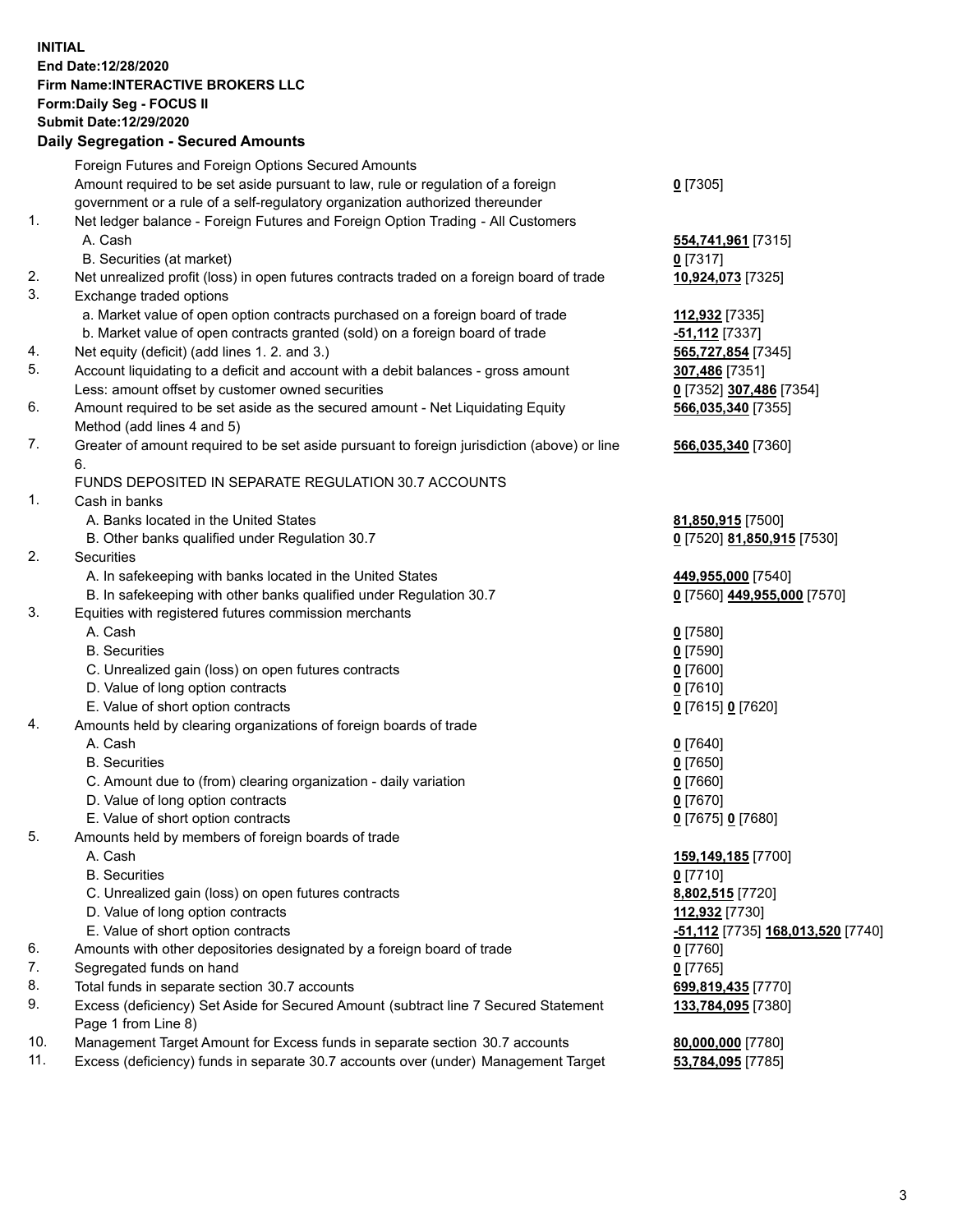**INITIAL End Date:12/28/2020 Firm Name:INTERACTIVE BROKERS LLC Form:Daily Seg - FOCUS II Submit Date:12/29/2020 Daily Segregation - Segregation Statement** SEGREGATION REQUIREMENTS(Section 4d(2) of the CEAct) 1. Net ledger balance A. Cash **5,424,022,594** [7010] B. Securities (at market) **0** [7020] 2. Net unrealized profit (loss) in open futures contracts traded on a contract market **263,881,679** [7030] 3. Exchange traded options A. Add market value of open option contracts purchased on a contract market **227,570,447** [7032] B. Deduct market value of open option contracts granted (sold) on a contract market **-195,483,984** [7033] 4. Net equity (deficit) (add lines 1, 2 and 3) **5,719,990,736** [7040] 5. Accounts liquidating to a deficit and accounts with debit balances - gross amount **4,955,537** [7045] Less: amount offset by customer securities **0** [7047] **4,955,537** [7050] 6. Amount required to be segregated (add lines 4 and 5) **5,724,946,273** [7060] FUNDS IN SEGREGATED ACCOUNTS 7. Deposited in segregated funds bank accounts A. Cash **1,624,751,643** [7070] B. Securities representing investments of customers' funds (at market) **2,333,630,060** [7080] C. Securities held for particular customers or option customers in lieu of cash (at market) **0** [7090] 8. Margins on deposit with derivatives clearing organizations of contract markets A. Cash **5,427,516** [7100] B. Securities representing investments of customers' funds (at market) **1,963,118,376** [7110] C. Securities held for particular customers or option customers in lieu of cash (at market) **0** [7120] 9. Net settlement from (to) derivatives clearing organizations of contract markets **5,037,498** [7130] 10. Exchange traded options A. Value of open long option contracts **234,141,460** [7132] B. Value of open short option contracts **-202,268,934** [7133] 11. Net equities with other FCMs A. Net liquidating equity **0** [7140] B. Securities representing investments of customers' funds (at market) **0** [7160] C. Securities held for particular customers or option customers in lieu of cash (at market) **0** [7170] 12. Segregated funds on hand **0** [7150] 13. Total amount in segregation (add lines 7 through 12) **5,963,837,619** [7180] 14. Excess (deficiency) funds in segregation (subtract line 6 from line 13) **238,891,346** [7190] 15. Management Target Amount for Excess funds in segregation **155,000,000** [7194]

16. Excess (deficiency) funds in segregation over (under) Management Target Amount Excess

**83,891,346** [7198]